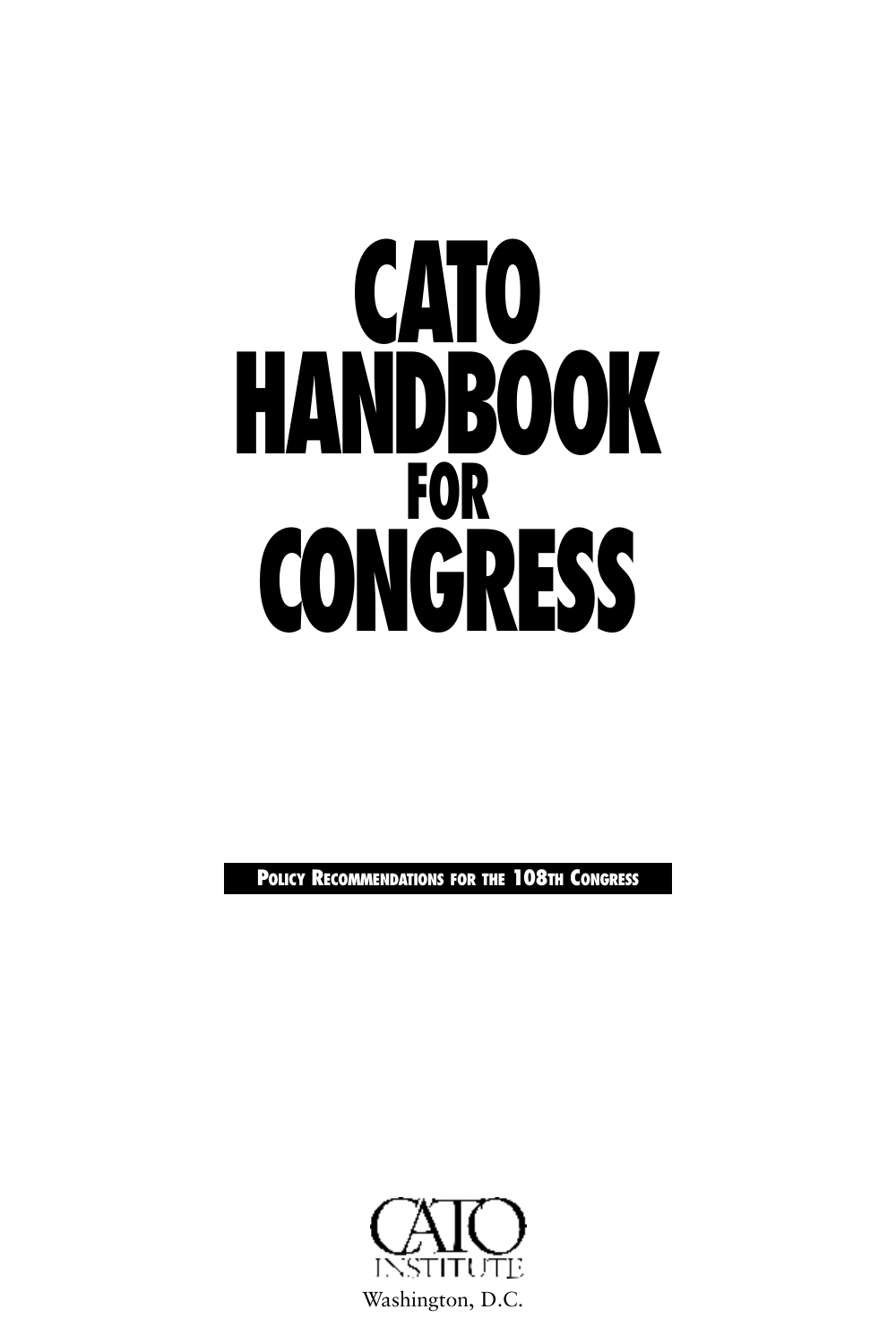## *10. Campaign Finance, Corruption, and the Oath of Office*

#### *Congress should*

- repeal the Bipartisan Campaign Reform Act of 2002,
- reject proposals to mandate electoral advertising paid for by the owners of the television networks,
- reform the Federal Election Commission to bring it under the rule of law, and
- deregulate the current campaign finance system.

The 107th Congress passed the most sweeping new restrictions on campaign finance in a generation, the Bipartisan Campaign Reform Act of 2002, marking them to take effect at the conclusion of the 2002 elections. During much of the 108th Congress, the new law, challenged the day it was signed, will be working its way through the judicial system. Meanwhile, proponents of even more restrictions will be urging Congress to mandate ''free'' political advertising for candidates and to replace the current Federal Election Commission with a new agency modeled on the Federal Bureau of Investigation.

The new law and the proposed changes in current law reflect the mistaken assumptions of the so-called reformers. We begin by exposing those flawed assumptions about corruption and American politics.

#### *Freedom and Corruption*

We begin, as we must, with the Constitution, which prohibits the government from abridging freedom of speech. In the seminal case of *Buckley v. Valeo* (1976), the Supreme Court recognized that restrictions on political spending are restrictions on political speech: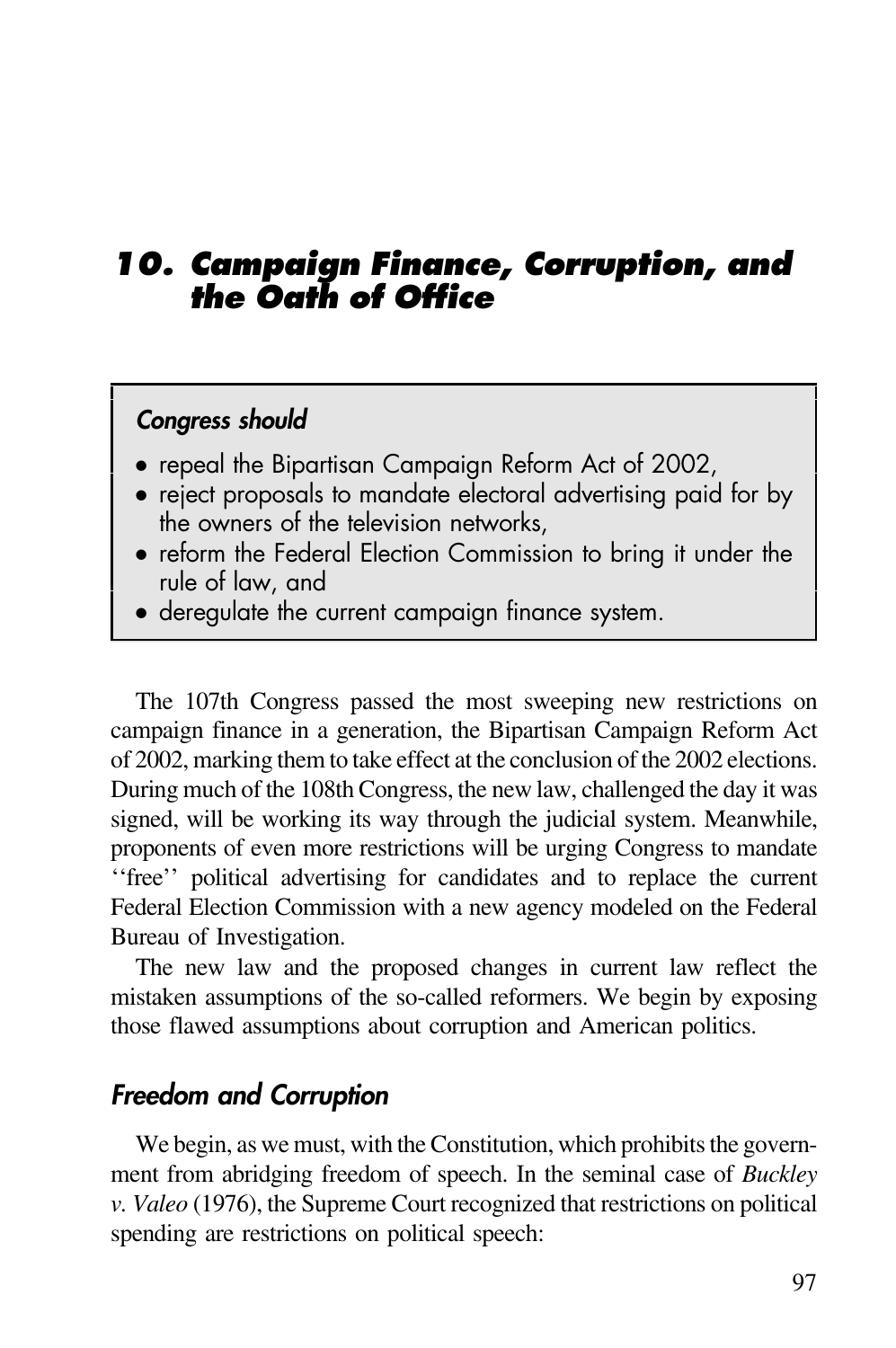A restriction on the amount of money a person or group can spend on political communication during a campaign necessarily reduces the quantity of expression by restricting the number of issues discussed, the depth of their exploration, and the size of the audience reached. This is because virtually every means of communicating ideas in today's mass society requires the expenditure of money.

Note that the Court did not say, ''Money equals speech.'' It said that money is necessarily tied to speech in a society in which candidates communicate to the voters through the mass media. Restricting political spending thus restricts political speech just as surely as throttling the speaker on the proverbial street corner soapbox limits speech. Both spending ceilings and strangulation shut off the medium of political expression and thus the protected speech itself.

Unfortunately, contributions to campaigns do not enjoy the same constitutional protections. In 1974, Congress imposed limits on campaign contributions for the purpose of preventing ''corruption or the appearance of corruption.'' Until recently those ceilings have governed American elections without being adjusted for inflation. BCRA raised the limits on ''hard money'' contributions, but their real value remains well below the ceilings enacted in 1974.

The lower protection provided for contributions makes little sense. Political candidates spend money to obtain the means (often television time) to get their messages across to voters; such spending, as noted earlier, is properly protected speech. But contributors give to candidates for the same reason—to enable candidates to obtain the means to advance their views to the electorate. Thus, limiting contributions inevitably ''reduces the quantity of expression by restricting the number of issues discussed, the depth of their exploration, and the size of the audience reached'' by the candidate.

What about corruption? Campaign finance reformers claim to be driven by the desire to end corruption or its appearance. But what is the nature of the corruption that concerns reformers? And just how much corruption is there to be rooted out?

Clean government requires that public office not be sold—not for money, not for personal gain, not even for elective office. Thus, money is not the real issue, even if cases of corruption often involve money. The issue, rather, is trust. Public office is a trust, solemnized by the oath of office, through which officeholders swear to support the Constitution. That oath obligates public officials to serve the general good, the good of all,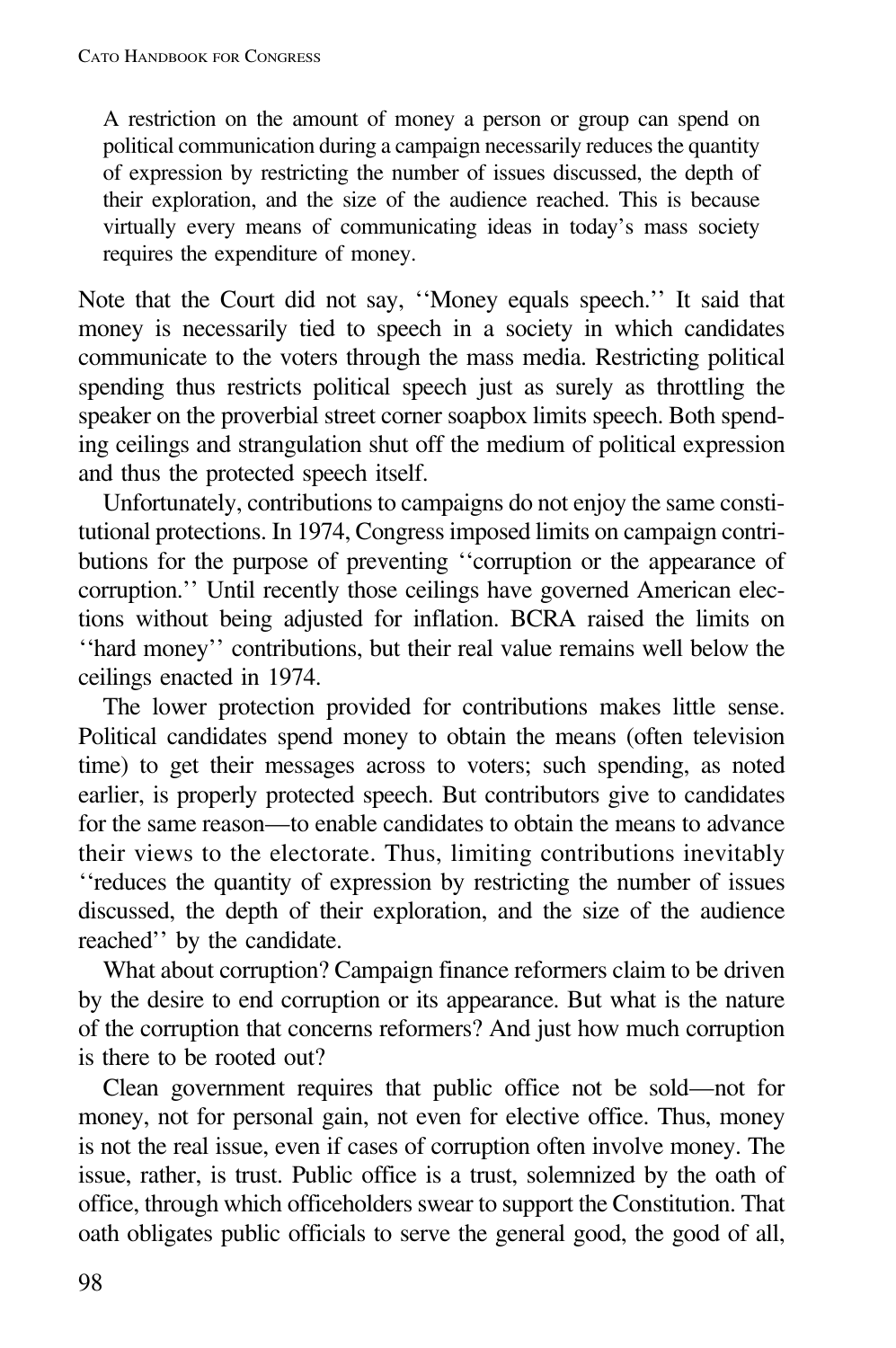as spelled out in the Constitution, a document intended to serve all the people. When an officeholder sells his vote to a special interest for any narrower reason, he appears, at least, to be breaching the trust he assumed when he swore to support the Constitution. His oath entails an obligation to avoid even the appearance of doing so.

As a practical matter, however, corruption requires us to distinguish between appearance and reality. A member of Congress who votes for a bill in exchange for some payoff is said to be corrupt. But if that same member votes the same way because he believes he is serving the general good, he is not thought to be corrupt. The same act may or may not be corrupt depending on the reasons behind it. Yet reasons or motives, being subjective, are notoriously difficult for others to determine, especially when they are mixed. What are we to say when a member accepts a campaign contribution from a special interest, votes as the interest wishes, but does so because he genuinely believes he is voting for the general good? After all, a particular good and the general good may coincide.

Until the federal law of 1974, we recognized the difficulties of discerning corruption and chose to enact only limited rules addressing fairly clear cases of favors granted for cash, what the Supreme Court has called quid pro quo corruption. Judged by that standard, our legal system has found rather less corruption in politics than the reformers would have us believe exists. Social scientists also report scant evidence of corruption of the legislature. One proponent of public financing concludes, ''Various studies have failed to produce the sort of evidence of a strong correlation between campaign donations and a representative's public actions needed to back up suspicions of general quid pro quo understandings.'' Thus, the basic premise of the campaign finance reform movement—that money corrupts and more money corrupts even more—comes up short on the evidence.

## *Congressional Conflicts of Interest*

The intense interest in the campaign finance regulation shown by members of Congress—substantially greater than the interest shown by most Americans—should hardly surprise. For no other issue today affects members more directly—not taxes, not spending, not war or peace. Indeed, campaign finance law bears directly on the ability of members to remain in office. All the talk of good government aside, for many it is a matter of job security. Thus, the high correlation between past campaign finance legislation and reelection rates is no accident, for the temptation to write the law to favor incumbents is palpable and inescapable.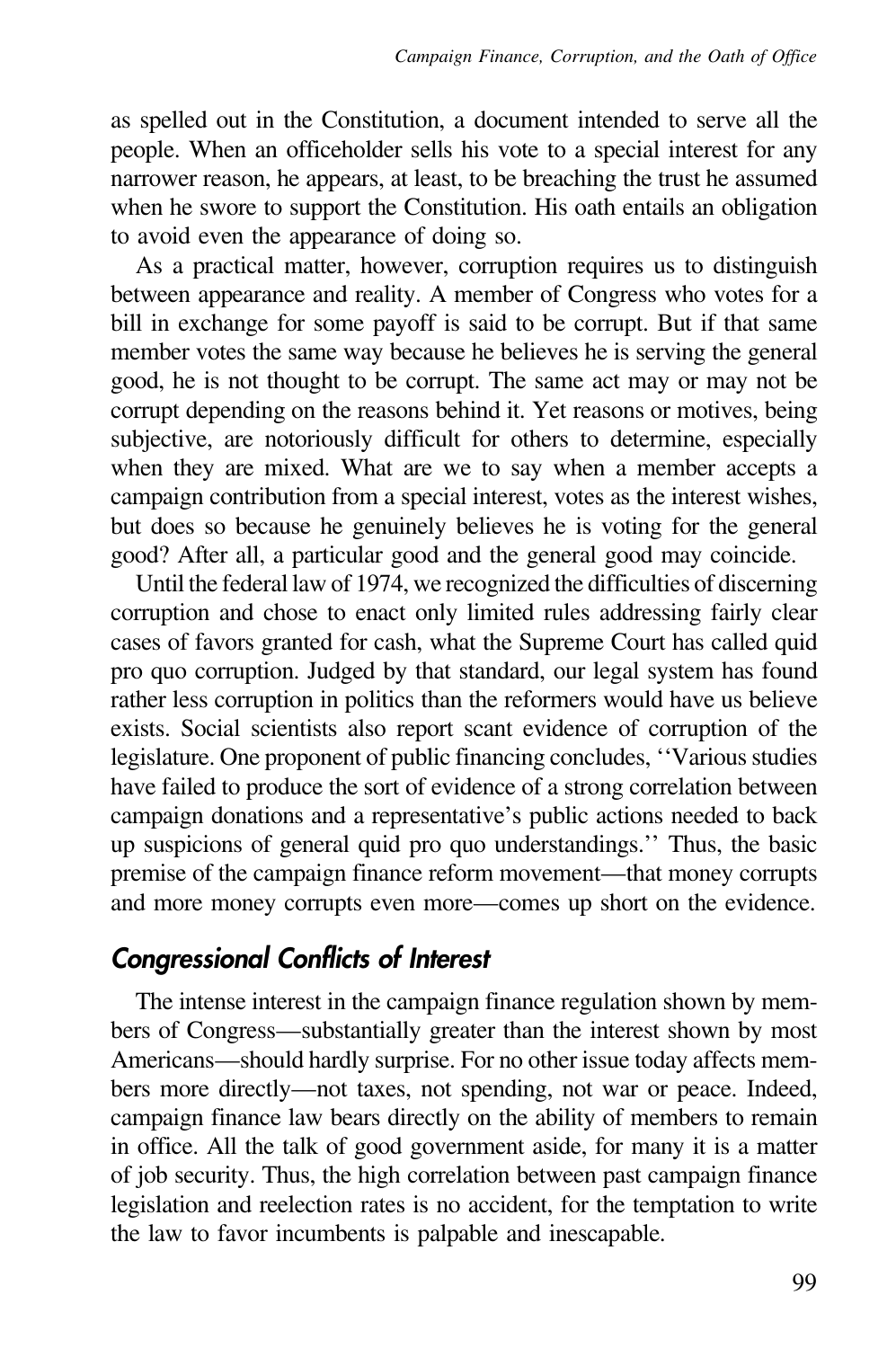There, in stark relief, is the conflict of interest that every member of Congress faces when considering proposals to reform our campaign finance law. Campaign finance regulation brings every member face to face with the problem of self-dealing—not only the self-dealing the regulations are supposed to prevent but, more immediately, the self-dealing that is inherent in writing regulations not simply for oneself but for those who would challenge one's power to write such regulations in the first place.

Figure 10.1 graphically suggests the electoral consequences of having the winners write the rules for financing congressional campaigns.

Only one congressional election since 1974 has seen an incumbent reelection rate lower than 90 percent. Even the ''revolution'' of 1994, which changed control of the House of Representatives, saw 90 percent of incumbents reelected. The last three elections have seen reelection rates of over 98 percent.

Campaign finance restrictions may not fully explain the lack of competition in American politics. But those restrictions encumber entry into the political market and thus discourage credible challenges to incumbents. A challenger needs large sums to mount a campaign for public office, especially at the federal level. He needs big money to overcome the manifest advantages of incumbency—name recognition, the power of



SOURCES: Norman J. Ornstein, Thomas E. Mann, and Michael J. Malbin, *Vital Statistics on Congress: 1999–2000* (Washington: AEI Press, 2000), p. 57; and Cato calculations.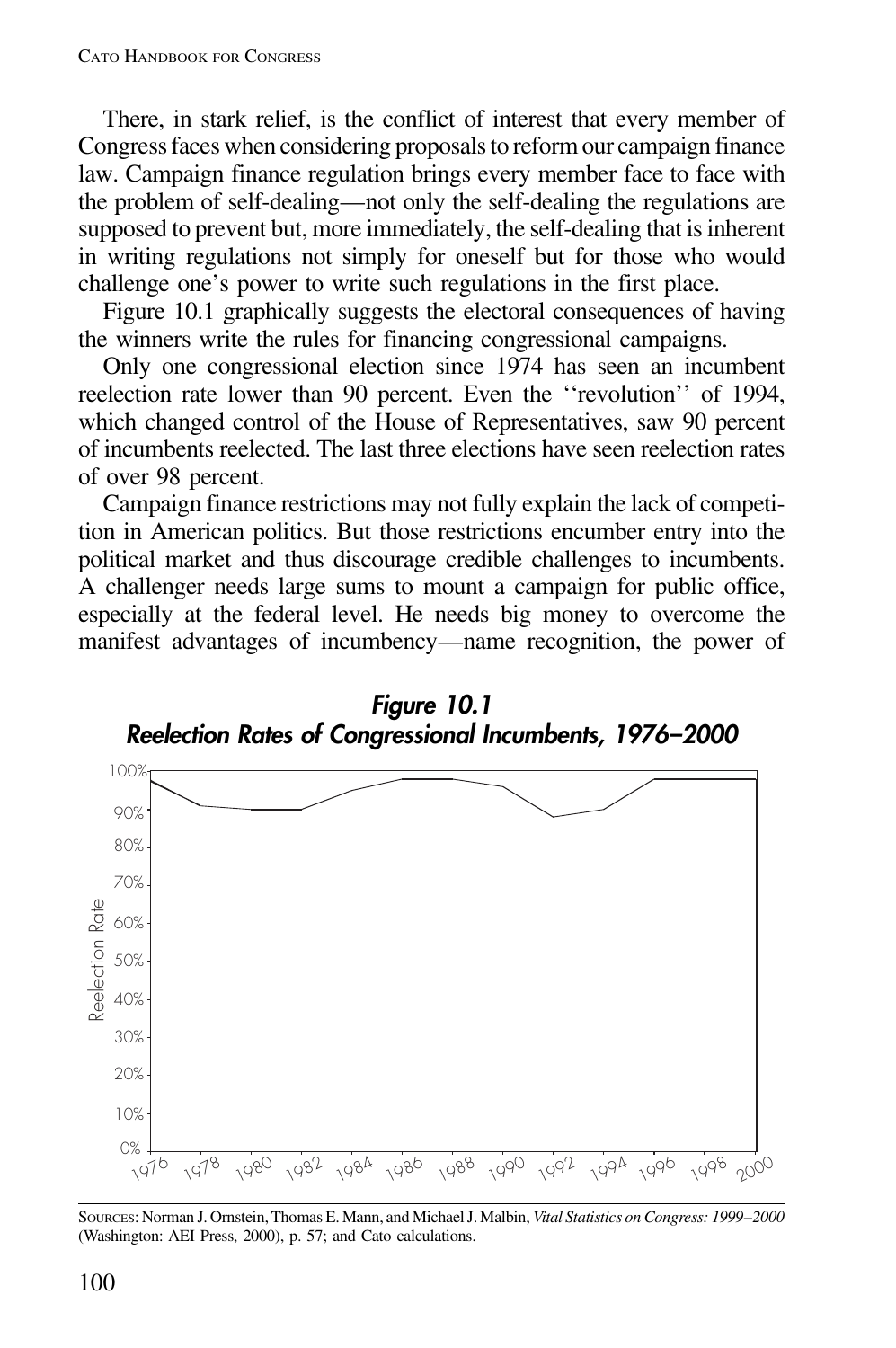office, the franking privilege, a knowledgeable staff, campaign experience, and, perhaps most important, easy access to the media. Yet current law limits the supply of campaign dollars: in any given election cycle, an individual can give no more than \$1,000 to a candidate, and a political party or a political action committee (PAC) can give no more than \$5,000. BCRA did raise the limit for individuals to \$2,000. But again that remains far less in real dollars than was allowed by the original 1974 law.

In a free and open political system, challengers would be able to do what they used to be able to do—find a few "deep pockets" to get themselves started, then build support from there, unrestrained by any restrictions save for the traditional prohibitions on vote selling and vote buying. That is how liberal Eugene McCarthy challenged an incumbent president in 1968. It is how conservative James Buckley challenged an incumbent senator and a major party challenger in 1970. Today, neither would be able to do that—thanks to the ''reforms'' of 1974. Both would incur massive compliance costs, including the risk of future litigation and prosecution. Both would be discouraged, in all likelihood, from mounting a challenge. That is not healthy for democracy.

BCRA makes things worse. By banning ''soft money''—unregulated contributions given to the political parties—Congress has complicated the lives of challengers. Parties have traditionally directed soft money contributions to races in which challengers might have a chance. A Cato Institute study found, not surprisingly, that state restrictions on giving to parties (regulations similar to BCRA's soft money ban) reduce the overall competitiveness of elections. At the same time, BCRA does not affect donations by PACs, most of which go to incumbents. BCRA does loosen federal contribution limits for incumbents running against self-funding individuals. Apparently, contributions over \$2,000 corrupt politics—unless an incumbent faces a self-funding millionaire. That strains credulity. In the end, BCRA seems little more than an incumbent protection law, a monument to the dangers of self-dealing.

But conflict of interest does not end with the ban on soft money. For several years now, interest groups have underwritten aggressive issue ads criticizing members of Congress during their reelection campaigns. To be sure, some of those ads have been unfair or inaccurate, but the Constitution protects the right to be both. With the passage of BCRA, however, Congress decided to regulate such issue advertising by redefining it as ''express advocacy'' and hence as subject to federal election law, including contribution limits. In effect, Congress has decided to complicate the lives of its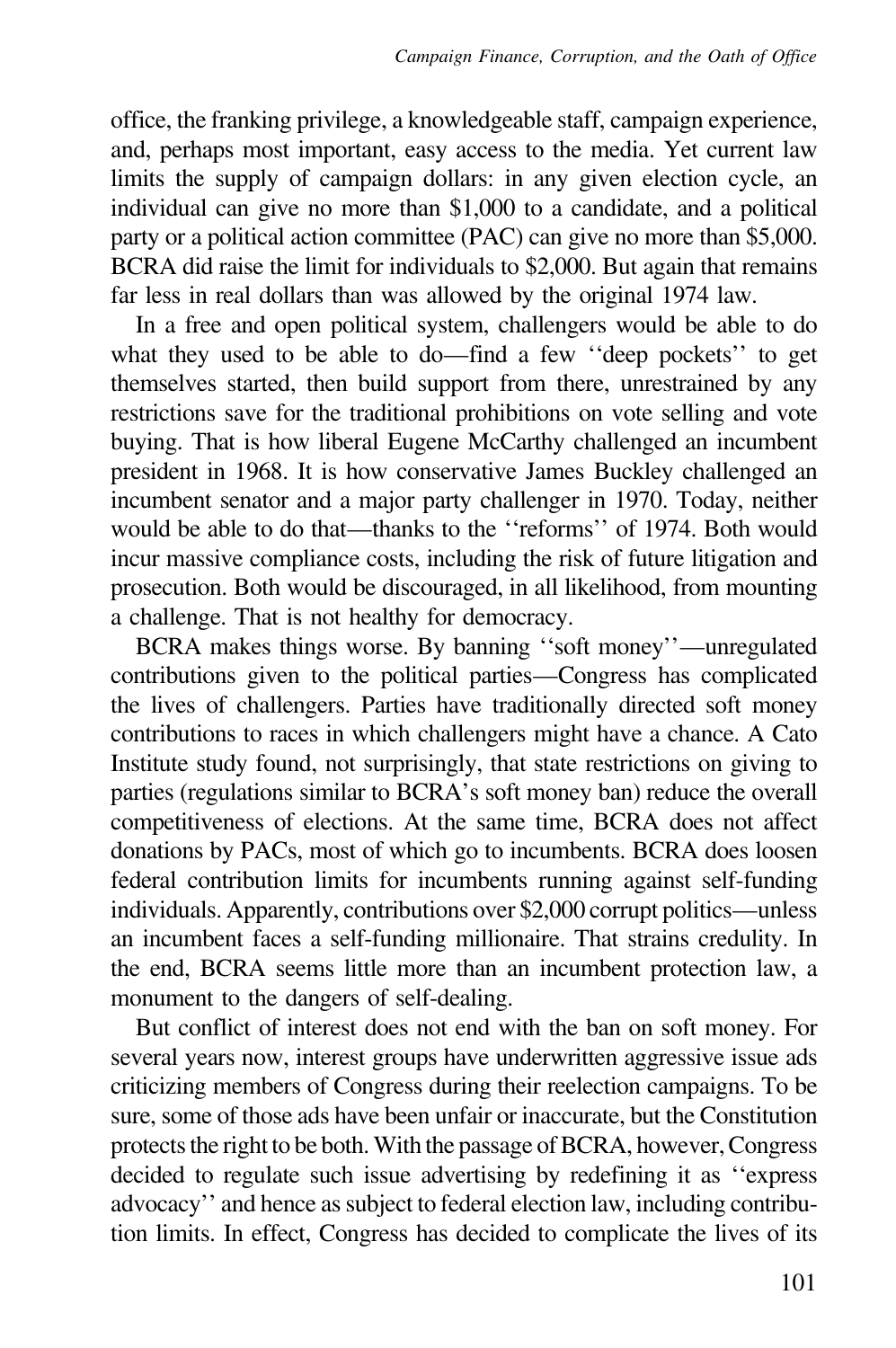critics. Making issue ads subject to election law means the next election will have fewer issue ads, less debate of public matters, and less criticism of elected officials. Many experts think the Supreme Court will strike down those restrictions on political speech. Congress might save the Court the trouble by reconsidering its regulations.

## *Taxpayer Financing of Campaigns*

Many people have argued that our system could preclude corruption or its appearance by prohibiting all private contributions, whether designated as campaign contributions or not, and moving to a system of taxpayerfinanced campaigns. As a practical matter, how would a system of public campaign financing work? Would incumbents and challengers receive equal amounts of money? Given the extraordinary advantages of incumbency noted above, that would hardly level the playing field or respect the democratic process. Then what is the right ratio? When Congress last seriously debated taxpayer financing in 1997, the funding levels proposed were not adequate. Law professor Bradley Smith, now a federal election commissioner, assessed the 1997 proposal:

Every challenger spending less than the proposed limit in Senate campaigns had lost in each of the 1994 and 1996 elections, whereas every incumbent spending less than the limit had won. Similarly, only 3 percent of challengers spending less than the proposed limit for House races had won in 1996, whereas 40 percent of challengers spending more than that limit had won.

Taxpayer financing of congressional campaigns would only exacerbate the conflict of interest faced by every member in writing campaign finance regulations.

Proponents of campaign finance reform will likely propose that the 108th Congress enact mandatory political advertising paid for by the owners of the television networks. Over the years, such proposals have taken several forms; the latest would make the networks ''donate'' air time, which would then be given to the political parties in the form of vouchers. Thus, the shareholders of the companies that own the networks effectively would be taxed to pay for this advertising. Proponents justify such taxes as a fair price for the use of public property, the airwaves. In fact, economist Thomas Hazlett has shown that government's claim to ''ownership'' of the airwaves amounts to nothing more than imposing political control over the media of radio and television. Even if we grant for purposes of argument that the airwaves belong to the public, we might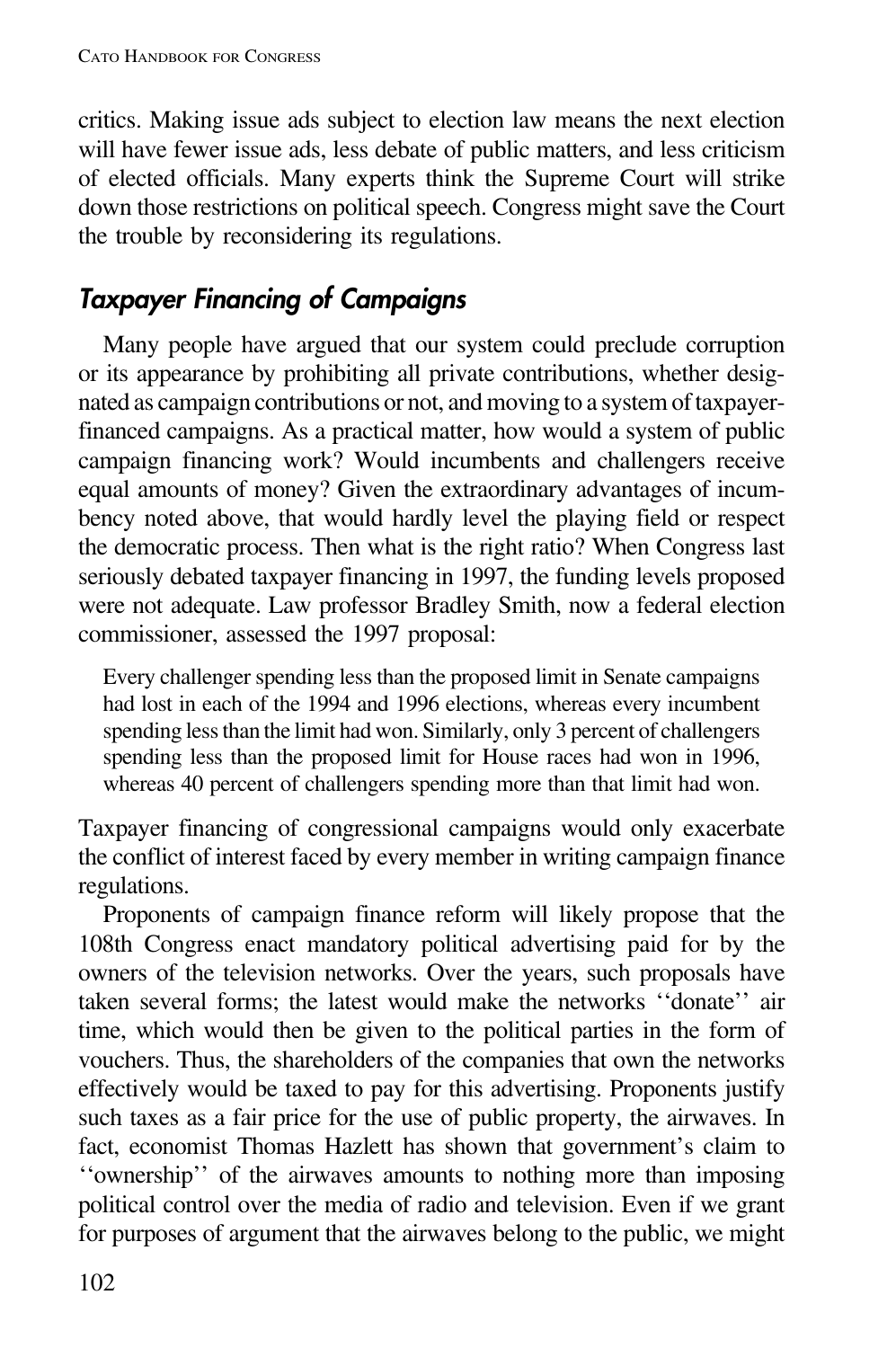ask why the broadcasters have to pay for political advertising. After all, trucking companies pay taxes for the upkeep of roads, but they are not required to haul freight for members of Congress.

### *The Federal Election Commission*

Not content to have passed BCRA, reformers now argue that the Federal Election Commission has failed to enforce the old law, that the FEC will undermine BCRA, and that Congress should replace the FEC with a stronger agency—one with a law enforcement mission, a kind of Federal Bureau of Investigation for elections and political campaigns.

The juxtaposition of the FBI and political campaigns should give immediate pause. Do we want a federal law enforcement agency investigating the campaigns of members of Congress and those who challenge them for office? That is an invitation for political or partisan abuse. The late, unlamented Independent Counsel statute comes immediately to mind. Do members of Congress really want every detail of their last campaigns subject to investigation by an agency controlled either by their political enemies or the reformers themselves?

This does not mean the FEC should continue to exist. Congress should get rid of the FEC as part of a broader deregulation of political speech and electoral campaigns. Absent that, Congress should move to reform the FEC to make its procedures comport with the rule of law.

Defendants before the FEC have few due process safeguards. When a complaint comes before the commission, its general counsel makes the case against the alleged lawbreaker, who has no right to appear before the commission. The general counsel provides the commission with a report that summarizes and criticizes the legal arguments of the accused and is present to answer questions from the commissioners. Those reports are not given to the accused even though they may contain new arguments or information.

The FEC also sends out discovery subpoenas on the recommendation of its general counsel. To contest a subpoena, a citizen must appeal to the FEC itself, which turns the matter over to its Office of General Counsel. Need we mention that the commission rarely grants motions to quash its own subpoenas? Beyond that, the commission often will not provide the accused with documents that might aid the defendant. How could all of this accord with the rule of law?

The FEC has hardly been a pussycat in enforcing federal restrictions on campaign finance. Like most burgeoning bureaucratic empires, it has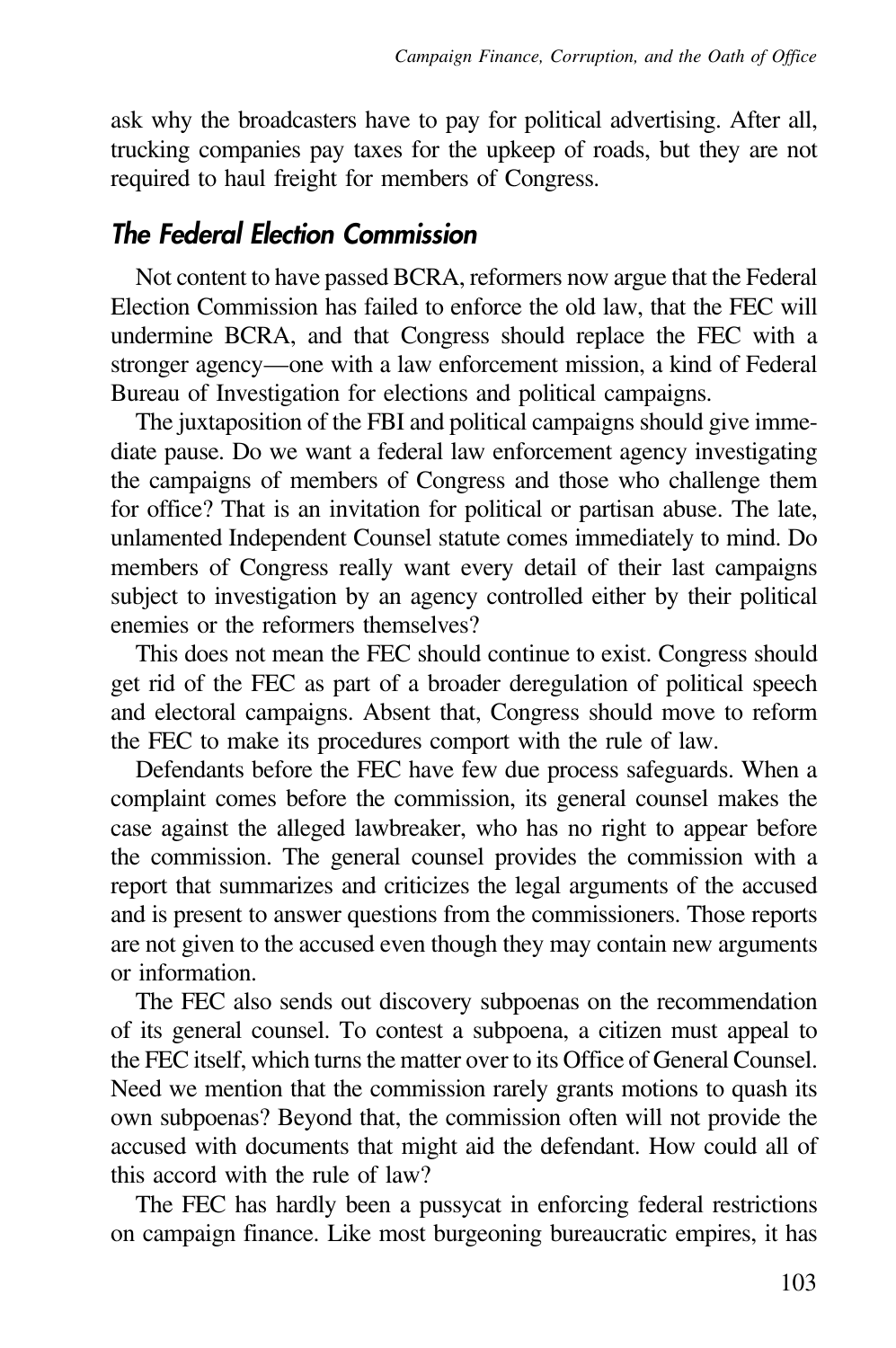continually tried to extend its regulatory authority. Consider issue advocacy. In *Buckley v. Valeo* the Supreme Court said that the government could regulate only those ads that expressly advocated the election or defeat of a candidate. The First Amendment protects all other advocacy about political issues.

The FEC has tried through most of its history to expand the meaning of ''express advocacy'' beyond explicit words advocating the election or defeat of a candidate. Time and again courts have rejected those grabs for more power. Thus, in 1997 a federal court struck down an FEC regulation redefining express advocacy, concluding that the commission's argument that ''no words of advocacy are necessary to expressly advocate the election of a candidate'' could not have been offered in good faith. Far from weak, the FEC's stance on express advocacy has defied judicial authority and tended toward lawlessness.

The FEC has attacked political speech in other ways as well. Thus, the government can constitutionally regulate ''political committees.'' Some people on the FEC argue that spending on issue advocacy, a protected freedom, makes a group a political committee and thus subjects it to regulation. In the Orwellian world of the FEC, a constitutional freedom justifies government coercion. Federal law also regulates electoral activities if they are coordinated with a candidate. The FEC has always pushed a broad concept of coordination, the better to bring more political activity under its control.

Not surprisingly those aggressive FEC attacks have chilled political activities at the grassroots. After all, individuals and small groups hardly have the resources to take on a bevy of specialized, zealous lawyers supported by taxpayers. The FEC represents yet another expansive federal bureaucracy that should be reined in by Congress in the near term and eliminated over the long term.

# *The Real Problem*

The laws we now have on the books have made our politics less competitive by favoring incumbents over challengers, thereby striking at the very heart of democratic government. The whole point of democracy, after all, is to enable the people, through the ballot box, to select and thereby control those who govern. To the extent that campaign finance law undermines that power, it undermines democracy. Moreover, as we will now see, to the extent that incumbency is correlated with ever-larger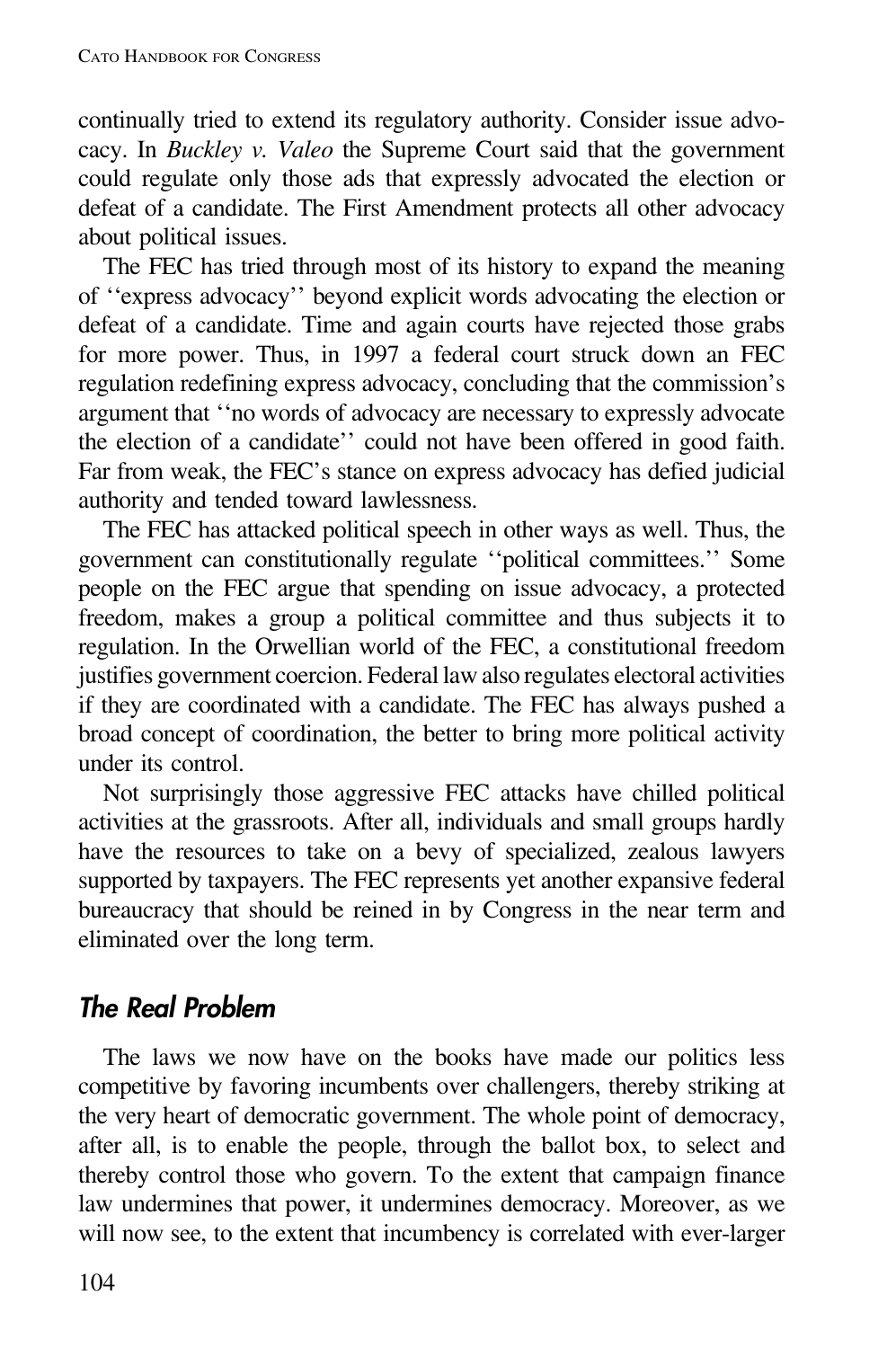government, as studies repeatedly show, our present law exacerbates the very problem it was meant to reduce—corruption.

We come, then, to the heart of the matter. The focus on campaign finance reform is a distraction from the real issue, the ultimate source of the potential for corruption—ubiquitous government. Government today is a magnet for corruption of every form because it exercises vast powers over virtually every aspect of life. Given that reality, is it any wonder that special interests—indeed that every interest but the general—should be trying either to take advantage of that or to protect themselves from it?

The Founders understood the problem of what they called ''factions.'' They understood that interests would be tempted to capture government for their own ends. To reduce that temptation, they wrote a constitution that granted government only limited powers. They understood that the best way to reduce corruption is to reduce the *opportunities* for corruption.

Far from forcing everyone to contribute to campaigns, the Founders left individuals free to decide the matter for themselves—and free also to decide how much to contribute. The Founders were mindful of the potential for real corruption, which they left to traditional legal means to ferret out. They had a pair of better ideas about how to handle the various forms of corruption. The first was to rely on competition, to construct a system that enabled interest to be pitted against interest. There is no shortage, after all, of special interests. But if you fetter them all, through some grand regulatory scheme, you stifle the natural forces that are necessary for the health of the system. No individual, no committee of Congress, no blue-ribbon committee of elders, can fine-tune the system of political competition. It has to be free to seek its own equilibrium.

The second idea was equally simple, yet equally profound: limit power in the first place, the better to limit the opportunities for corruption. After all, if a member of Congress has only limited power to sell, there will be limited opportunities to buy. That will not eliminate all corruption, of course, but it will greatly reduce it.

Once we recognize the essential character of corruption—that it is a breach of the trust that is grounded in the oath of office and, ultimately, in the Constitution—it becomes clear that the problem is much broader than is ordinarily thought, even if most such corruption should not be the subject of regulation and prosecution. In fact, people who try to reduce the issue to one of money—big money buying access—miss the larger picture entirely. Money may induce a member to vote for an interest narrower than the general good—the evidence notwithstanding—but when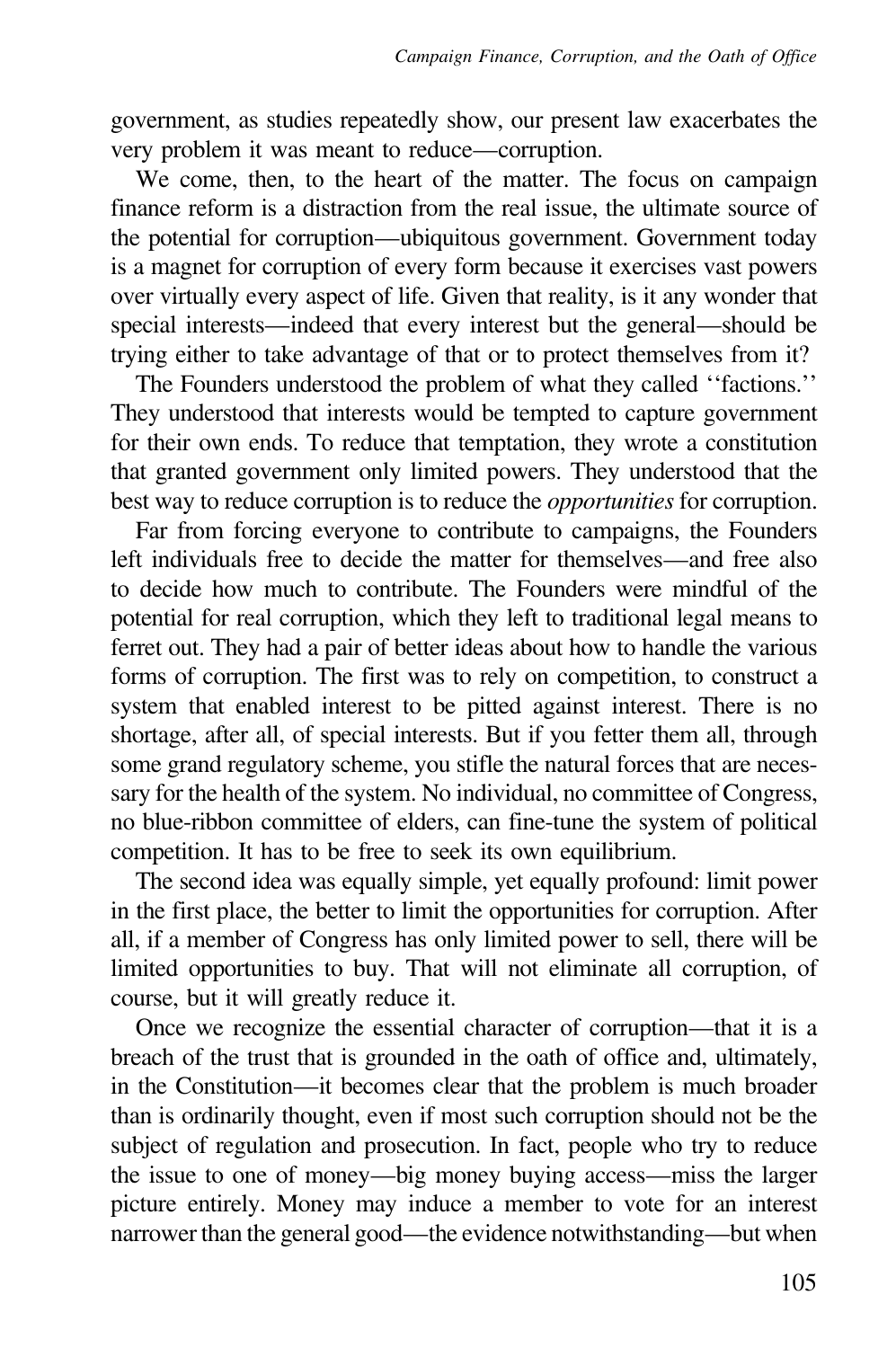we ratified the Constitution we gave members the opportunity to do so only to a very limited degree. In fact, it was because we understood, as Lord Acton would later put it, that power tends to corrupt and absolute power corrupts absolutely, that we so limited our officials. And we realized that they would be tempted to breach their oaths of office not only for money but for power as well—indeed, for the office itself. Thus, it was not ''special interests'' alone that the Founders feared but the people too: The Founders wanted to protect against the capture of government by that ever-changing special interest known as ''the majority.'' For that reason too—no, especially—they limited government's powers.

The problem with post–New Deal government, with its all but unlimited power to redistribute and regulate at will, is that it virtually ensures that members of Congress will act not for the general good, the good of all, but for some narrower interest. Indeed, the modern state is premised on ''corruption,'' for when it takes from some to give to others, it does not serve the *general* good—and cannot, *by definition.* Thus, candidates find themselves selling their office right from the start. When they promise ''free'' goods and services from government, in exchange for votes, they are selling their office, plain and simple: ''Vote for me and I'll vote to give you these goods.'' That is where corruption begins. It begins with the corruption—or death (the root of ''corruption''}—of the oath of office. For not remotely does our Constitution authorize the kind of redistributive state we have in this nation today (see Chapter 3 of this *Handbook* for a detailed discussion).

To root out the kind of generalized corruption that is endemic to modern government, then, one should begin not with more campaign finance regulations but with the Constitution and the oath of office. The Constitution establishes a government of delegated, enumerated, and thus limited powers. It sets forth powers that are, as Madison put it in *Federalist* no. 45, ''few and defined.'' Thus, it addresses the problem of self-dealing by limiting the opportunities for self-dealing. If Congress has only limited power to control citizens' lives—if citizens are otherwise free to plan and live their own lives—there is little power for members of Congress to sell, whether for cash, for perquisites, or for votes.

Before they take the solemn oath of office, therefore, members of Congress should reflect on whether they are swearing to support the Constitution as written and understood by those who wrote and ratified it or the Constitution the New Deal Court discovered in 1937. The contrast between the two could not be greater. One was written for limited govern